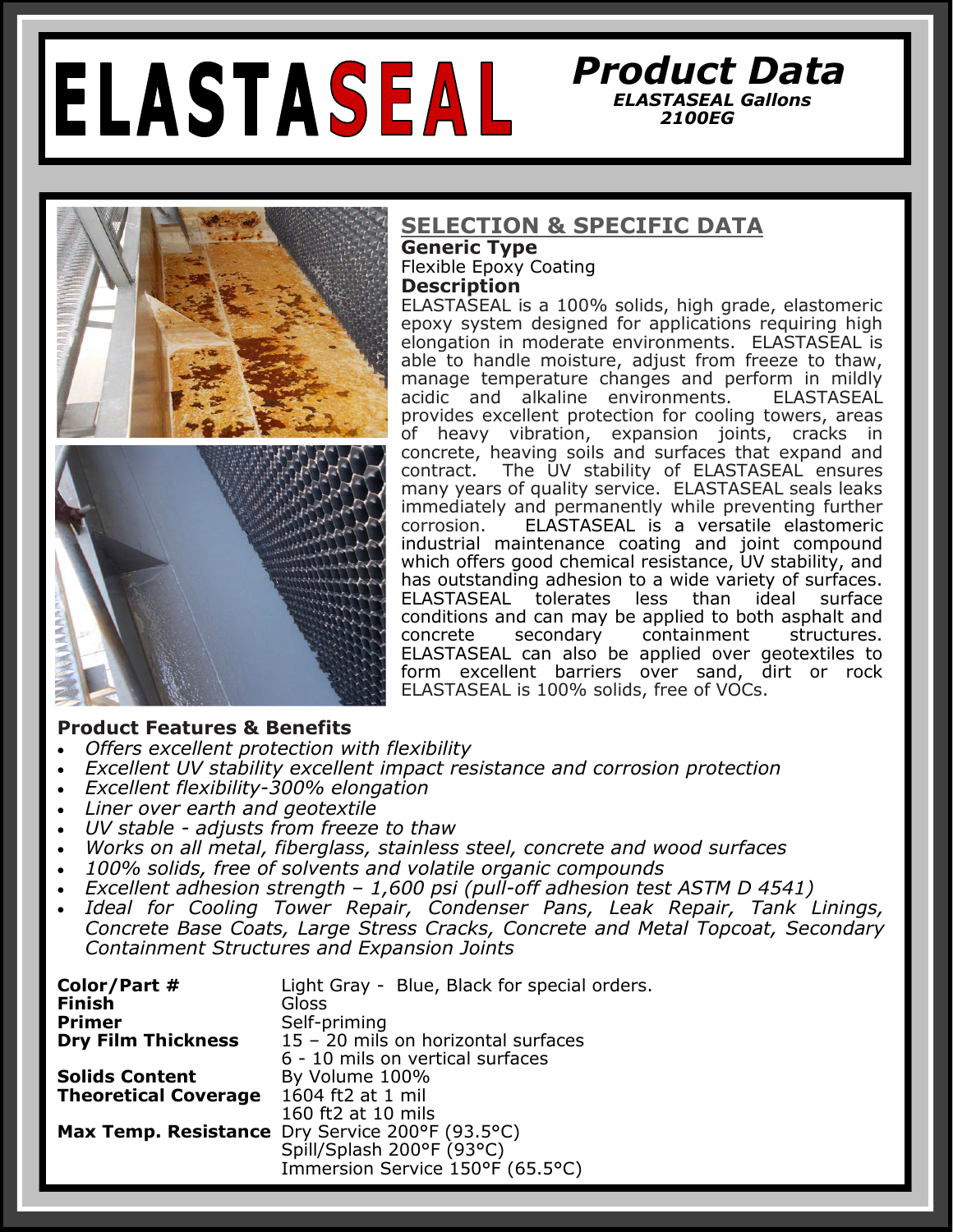## *Product Data ELASTASEAL Gallons 2100EG*

 *2.*

#### **SUBSTRATES & SURFACE PREPARATION**

**General** Surfaces must be clean and dry. Remove all dirt, dust, oil and all other contaminant.

**Steel Immersion: SSPC-SP10 Near White with jagged profile of 2.5 – 3.5 mils. Non-immersion** SSPC-SP6 1.5 – 3.0 mils SSPC-SP2 or SP3 are suitable cleaning methods for mild environments.

**Concrete or CMU** Concrete must be cured 28 days at 75°F (24°C) and 50% relative humidity or equivalent. Prepare surfaces in accordance with ASTM D4258 Surface Cleaning of Concrete and ASTM D4259 Abrading Concrete. Voids in concrete may require surfacing. Mortar joints should be cured a min of 15 days. Prime with Dynesic DX-1100 Concrete Primer.

*\* For previously painted surfaces contact Dynesic Technical Service Department.* 

# **CHEMICAL RESISTANCE**

Brine **Copper Sulfate** Hydrochloric Acid up to 36% Hydrogen Sulfide Mineral Spirits **Nitric Acid up to 10%** Potassium Hydroxide up to 50% Sodium Hydroxide up to 50% Sulfuric Acid up to 50%

Ammonium Hydroxide up to 25 %

## **MIXING & THINNING**

**Mixing** Power mix separately, then combine and power mix. DO NOT MIX PARTIAL KITS. **Thinning** Do not thin. **Ratio** 1:1 Ratio (A to B) by Volume

*\* Do not keep the blended coating in the original container unless immediate use is planned. Otherwise, exothermic heat created during the curing process will considerably shorten the pot life. Pour the coating into a rolling tray or large aluminum-basting pan. Try to keep the depth of the coating in the tray below 3/8".* 

**Pot Life** 40°F (4°C) 3 hours 75°F (24°C) 2 hours 92°F (33°C) 1 hours 30 minutes

#### **APPLICATION EQUIPMENT GUIDELINES**

Listed below are general equipment guidelines for the application of this product. Job site conditions may require modifications to these guidelines to achieve the desired results. **Spray Application (General)** 

This is a 100% solids coating and may require adjustments in spray techniques. Wet film thickness is easily and quickly achieved. The following spray equipment has been found suitable and is available from manufacturers such as Binks, DeVilbiss and Graco.

**Diameter of Whip:**  $1/4 - 3/8"$  ID **Length of Whip:** 20 feet **Power Ratio Pump:** 45:1 or greater **Static Mixer:** 2 x 1/2" ID x 12" in length behind mixing valve **Part A Temperature:** 130 - 135°F in reservoir tank **Part B Temperature:** 90 - 95°F in reservoir tank **Airless Spray Single Leg or Hot Pot** 

**Pump Size: 45:1 or greater Hose Length/Diameter:** 50 ft x 3/8'' **Whip Length/Diameter:** 10 ft x 1/4''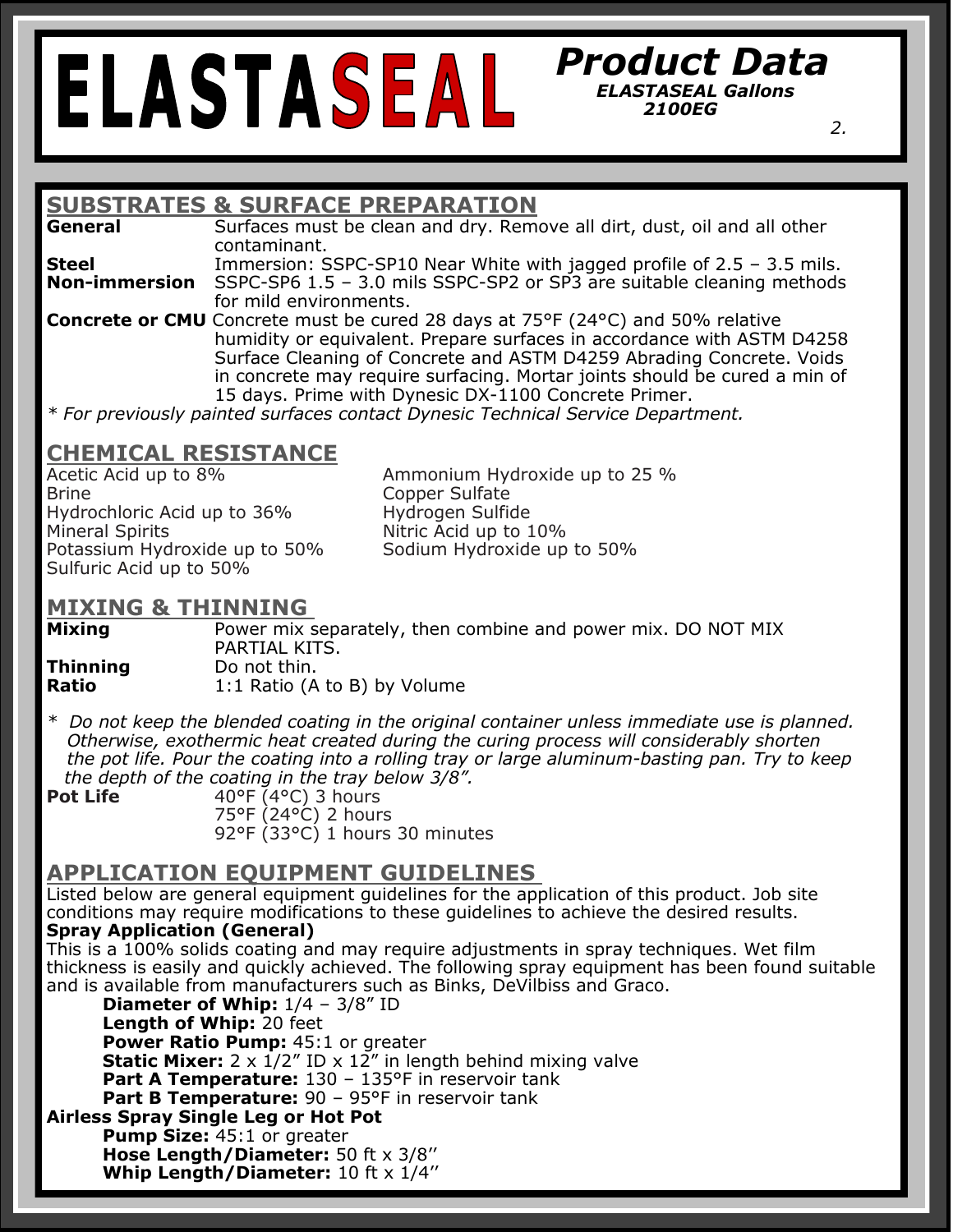#### *Product Data ELASTASEAL Gallons 2100EG*

*3. 3.* 

*\* Part A resin and Part B hardener should be heated individually to 75 – 85°F before mixing so product will atomize properly in delivering paint to the substrate. Mixed product should be sprayed within 20 minutes after mixing.* 

**Brush/Roller** Can be brush or roller applied. Be aware of working life when using brush or roller application.

# **CLEANUP & SAFETY**

- **Cleanup** Use MEK. In case of spillage, absorb and dispose of in accordance with local applicable regulations.
- **Safety** Read and follow all caution statements on this product data sheet and on the SDS for this product. Wear protective clothing, gloves and use protective cream on face, hands and all exposed areas.
- **Ventilation** When used as a tank lining or in enclosed areas, thorough air circulation must be used during and after application until the coating is cured. User should test and monitor exposure levels to insure all personnel are below guidelines.

#### **PACKAGING, HANDLING & STORAGE**

| <b>Shelf Life</b><br><b>Shipping Weight (Approximate)</b><br><b>Storage Temperature &amp; Humidity</b><br><b>Storage</b>                                                                                                                                                                                                                          | Part A: 12 months at $75^{\circ}F(24^{\circ}C)$<br>Part B: 12 months at 75°F (24°C)<br>* When kept at recommended storage conditions and in original unopened containers.<br>2 Gallon Kit: 20 lbs. (11 kg)<br>$40^{\circ}$ – 110°F (4° – 43°C)<br>0 - 100% Relative Humidity -<br>Store Indoors. |  |
|---------------------------------------------------------------------------------------------------------------------------------------------------------------------------------------------------------------------------------------------------------------------------------------------------------------------------------------------------|--------------------------------------------------------------------------------------------------------------------------------------------------------------------------------------------------------------------------------------------------------------------------------------------------|--|
| <b>CURE SCHEDULE &amp; RE-COAT WINDOW</b><br><b>Cure Time</b> at 75°F or 24°C: Re-coat Window<br><b>Tack Free</b><br><b>Full Cure</b>                                                                                                                                                                                                             | 12 hours<br>24 hours<br>7 days                                                                                                                                                                                                                                                                   |  |
| <b>TYPICAL PHYSICAL PROPERTIES</b><br><b>Container Size</b><br><b>Flash Point</b><br>Impact Strength at 80°F (26.5°C)<br><b>Tensile Strength</b><br><b>Volatile Organic Compounds (VOC)</b><br><b>Mix Ratio by Volume</b><br><b>Elongation</b><br><b>Specific Gravity</b><br><b>Coverage per Gallon (Theoretical)</b><br><b>Weight per Gallon</b> | 2 gallon kits<br>Greater than 240°F (115°C)<br>65 ft. lbs.<br>287 psi<br>0 grams/liter<br>1:1 (Resin: Hardener)<br>300%<br>Resin: 1.44; Hardener: 0.97<br>160 sq. ft/10 mils thickness<br>$10$ lbs.                                                                                              |  |
| <b>CURE SCHEDULE &amp; RE-COAT WINDOW</b><br>Recoat Window at 75°F (24°C)<br>24 hours                                                                                                                                                                                                                                                             |                                                                                                                                                                                                                                                                                                  |  |

**Tack Free at 75°F (24°C)** 48 hours **Light Traffic at 75°F (24°C)** 7 days **Full Cure at 75°F (24°C)** 7 days

i